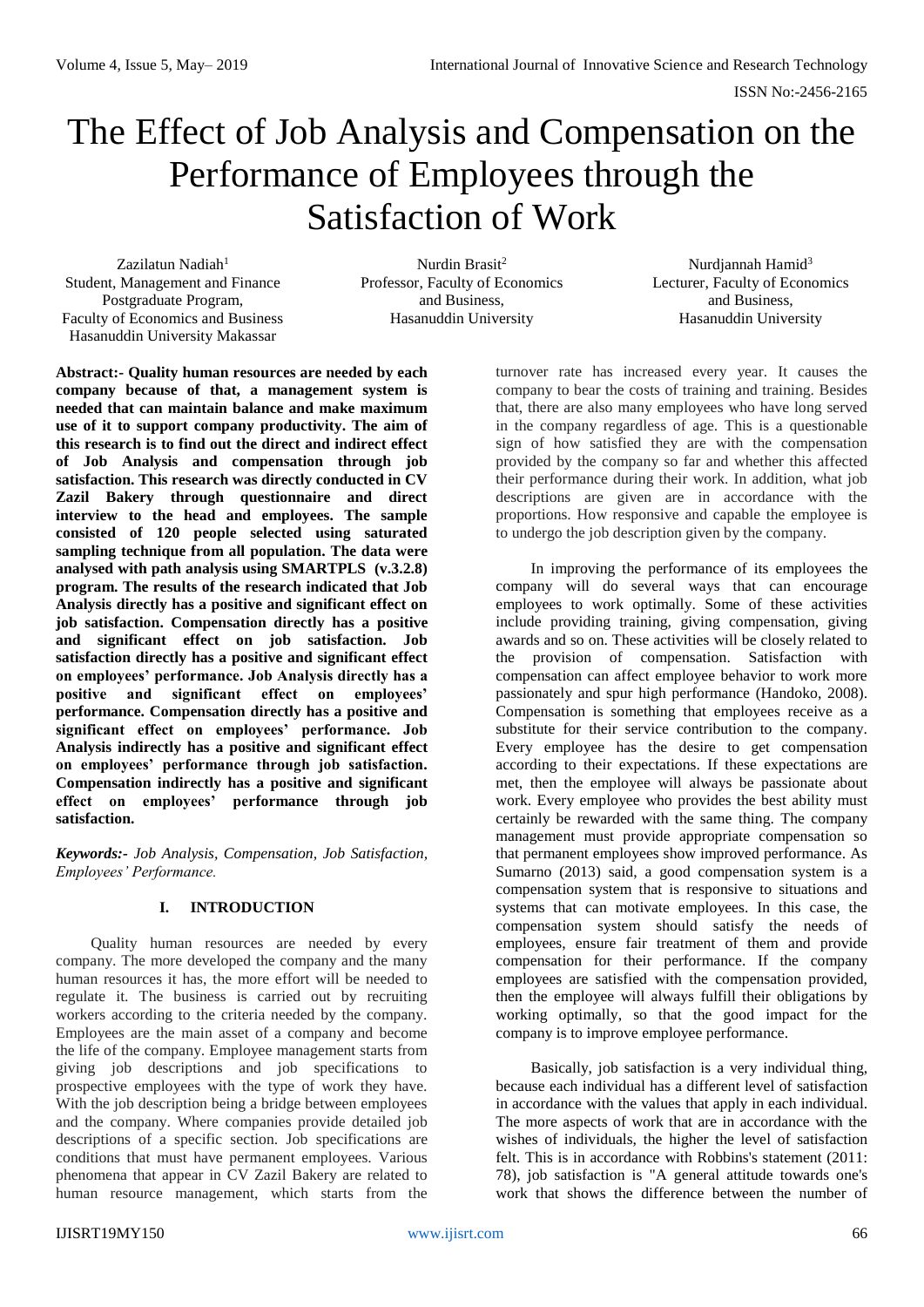*C. Method of collecting data*

The data used is divided into two, namely library research and field research. The library research is research conducted by collecting literature books and scientific works related to the problems raised in this study. Yaiu field research through observations, namely research carried out by observing directly, regularly and systematically on the object under study, interview is research that uses the method of direct question and answer with related parties, the questionnaire is a series of questions arranged systematically in a list of questions which then given to interested parties (respondents) to be filled.

# *D. Analysis Model*

The test conducted in the research is validity and reliability test. The hypothesis testing with a significant level of 5% uses the path analysis method and data processing using SmartPLS software (v.3.2.8). The purpose of the path analysis method is to find out the direct effects and indirect effects through a set of exogenous variables on endogenous variables. structural equation models as follows:

|                                                                 | (1) |
|-----------------------------------------------------------------|-----|
| $Y_2 = \beta_1 X_1 + \beta_2 X_2 + \beta_3 Y_1 + \varepsilon_2$ | (2) |

Keterangan :  $X1 = Job$  Analysis  $X2 =$ Compensation  $Y1 = Job$  Satisfaction Y2 = Employee Performance  $\beta_0$  = Constant  $\beta_1 - \beta_3 =$  Path Coefficient ε = Error Terms

# **III. RESULTS**

#### *A. Descriptive Statistics*

Based on table 1 which provides an overview of the research variables. Descriptive statistics used in this study consist of determining mean values, maximum values, minimum values, and standard deviations. From the number of samples (N) which is 120. Job Analysis Variables, Compensation, Job Satisfaction and Employee Performance with a mode value lower than the average value. This means that the low gap between the minimum value and the maximum value.

# *B. Structural Model Test*

Based on table 2 shows the R-square value for the job satisfaction variable that is influenced by Job Analysis and compensation is equal to 0.691 this means that 69.1% of the variable job satisfaction is influenced by Job Analysis variables and compensation and by 30.9% is influenced by variables other. The R-square value for employee performance variables that are influenced by Job Analysis and compensation through job satisfaction of 0.707% means that employee performance variables can be influenced by Job Analysis and compensation through job

awards received by workers and the amount they believe they should receive". Feelings about satisfaction and dissatisfaction reflect employees' perceptions of two important elements in job satisfaction, namely work values and basic needs. Rivai and Jauvani (2011) state that job satisfaction is an evaluation that describes the feeling of being happy or unhappy, satisfied or not satisfied at work. A person can be relatively satisfied with one aspect of work and not satisfied with one or more other aspects. Satisfaction is assessed as a positive statement or in line with the employee's assessment of what the company has done to its employees. This assessment can be done as a sense of respect in achieving one of the important values in his work. Thus, job satisfaction is also believed to be able to foster the desire of employees to work optimally in the company. In the long run, the effect is that employee performance will increase so that the company's goals will be achieved. Employee performance in the company is a very important part, including CV Zazil Bakery.

Based on the description above, this study was conducted with the aim to determine the direct and indirect effects of Job Analysis and Compensation on Employee Performance through Job Satisfaction (Study on CV Zazil Bakery).

#### **II. RESEARCH METHODS**

### *A. Location and Design of Research*

This research was conducted at CV Zazil Bakery which consisted of four locations namely Zazil Bakery Maros, Zazil Bakery Tamalanrea, Zazil Bakery Pettarani and Zazil Bakery Pallangga. This study uses subject data whose data is taken based on respondents' responses in the form of oral (verbal) and writing (questionnaire). This is used to study and analyze the influence between variables by looking at the level of significance. Thus, testing the hypothesis in this study will analyze the direct influence and indirect effects of Job Analysis and Compensation on employee performance through job satisfaction.

# *B. Population and Samples*

The population is defined as the total number of all members studied. As for the population in this study are employees of CV zazil bakery with a total of 120 people (status of "permanent employees") which is divided into 7 units / divisions. Because the total population in this study are all employees, the sample used is the entire population of 120 permanent employees. The above is in line with Sugivono (2012) which states that if the subject or population is more than 100 people, it is better to all be taken as a population so that the research is population research. Based on the description, the total population in this study deserves to be used as research samples. So that the sample in this study were all employees of CV Zazil Bakery. The method used in this sampling is Saturated sampling, which is a sampling technique when all populations are used as samples.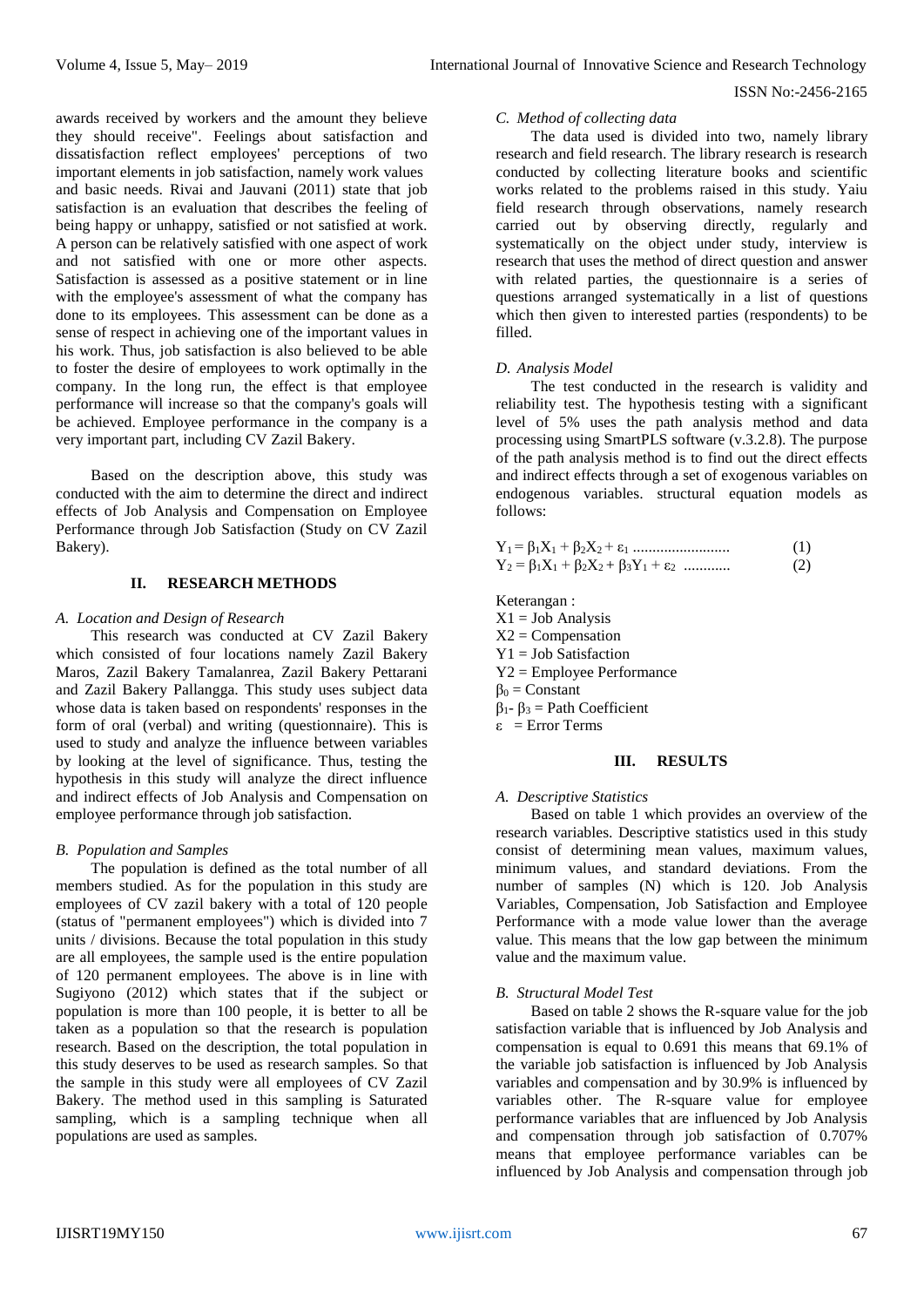satisfaction by 70.7%, while the remaining 29.3% influenced by other variables not included in the model.

# *C. Path Coefficient*

Based on table 3, it can be seen the direct influence and indirect influence between variables in this study. The first hypothesis says that Job Analysis has a significant positive effect on job satisfaction at CV Zazil Bakery. The beta coefficient of Job Analysis (X1) influence regression on job satisfaction (Y1) is 0.175 so it can be said that there is a positive relationship between Job Analysis (X1) on job satisfaction (Y1). This means that the first hypothesis is declared accepted.

The second hypothesis says that compensation has a significant positive effect on job satisfaction at CV Zazil Bakery. The beta coefficient of the Compensation influence (X2) regression on job satisfaction (Y1) is 0.766 so it can be said that there is a positive relationship between Compensation  $(X2)$  to job satisfaction  $(Y1)$ . This means the second hypothesis is accepted.

The third hypothesis says that job satisfaction has a significant positive effect on employee performance at CV Zazil Bakery. The beta coefficient of regression influences job satisfaction (Y1) on employee performance (Y2) of 0.347, it can be said that there is a positive relationship between job satisfaction (Y1) on employee performance (Y2). This means that the third hypothesis is accepted.

The fourth hypothesis says that Job Analysis has a significant positive effect on employee performance at CV Zazil Bakery. The beta coefficient of Job Analysis (X1) influence regression on Employee Performance (Y2) is 0.103, it can be said that there is a positive relationship between Job Analysis (X1) on Employee Performance (Y2). This means that the fourth hypothesis is declared accepted.

The fifth hypothesis says that compensation has a significant positive effect on employee performance at CV Zazil Bakery. The beta coefficient of the Compensation influence regression  $(X2)$  on employee performance  $(Y2)$  is 0.492, it can be said that there is a positive relationship between Compensation (X2) on employee performance (Y2). This means that the fifth hypothesis is declared acceptable.

The sixth hypothesis says that Job Analysis has a significant positive effect on employee performance through job satisfaction at CV Zazil Bakery. The coefficient of direct effect of Job Analysis (X1) on employee performance (Y2) is 0.061 with a significance level of 0.048 <0.05. This means that job satisfaction is able to mediate the effect of Job Analysis on employee performance, so that hypothesis 6 is accepted.

The seventh hypothesis says that compensation has a significant positive effect on employee performance through job satisfaction at CV Zazil Bakery. The coefficient value of direct effect of compensation on employee performance is 0.266 with a significance level of  $0.000 \lt o 60.05$ . This means that job satisfaction is able to mediate the effect of compensation on employee performance, so that hypothesis 7 is accepted.

# **IV. DISCUSSION**

The results of testing the first hypothesis obtained that Job Analysis has a positive and significant effect on job satisfaction on CV. Zazil Bakery. Job Analysis or Job Description means a job that must be completed, broken down in a number of parts and planning steps. CV. Zazil Bakery gives assignments to employees with parts and steps of implementation carried out by people who have different expertise and materialize optimally, so that employees have job satisfaction because they are placed in the right position. Role of responsibility. Job Description can provide clarity for employees to be a responsibility and prevent the possibility of overlapping work and throwing responsibility at each other if something goes wrong. In line with this, there are previous studies conducted by Solihin (2015) about the effect of clarity of Job Description and job specification on job satisfaction of PT XYZ employees. In line with Agung's findings (2014) about the effect of job descriptions and placement on the papal work that have an impact on organizational effectiveness, stating that job descriptions have a positive influence on job satisfaction.

The results of testing the second hypothesis show that compensation has a positive and significant effect on job satisfaction on CV. Zazil Bakery. Compensation is a very important thing for employees because big or small is a reflection or measure of the value of the employee's work itself. Compensation can affect employee job satisfaction. The greater the compensation received, the better job satisfaction they have. This can be seen from the morale that employees have in completing their work. Compensation is all income in the form of money or goods, directly or indirectly received by employees in return for services provided to companies (Akmal and Tamini, 2015). CV. Zazil Bakery gives compensation to employees with the aim of fulfilling physical needs, social status, and selfishness of employees so as to obtain job satisfaction. Employee job satisfaction can be seen from the level of discipline, work morale, and employee turnover. Employees who have a high level of discipline, good morale and turnover of small employees means that their job satisfaction is good. The results of this study in accordance with Ayu Rolinda's (2017) research suggest that compensation, work environment and corporate culture influence employee job satisfaction. In line with Made's research (2016) stated that the existence of compensation in accordance with its performance in carrying out its duties and responsibilities resulted in job satisfaction. This is in line with Akhwanul's research (2015) and Mary et al (2015) which found that compensation has a significant effect on job satisfaction.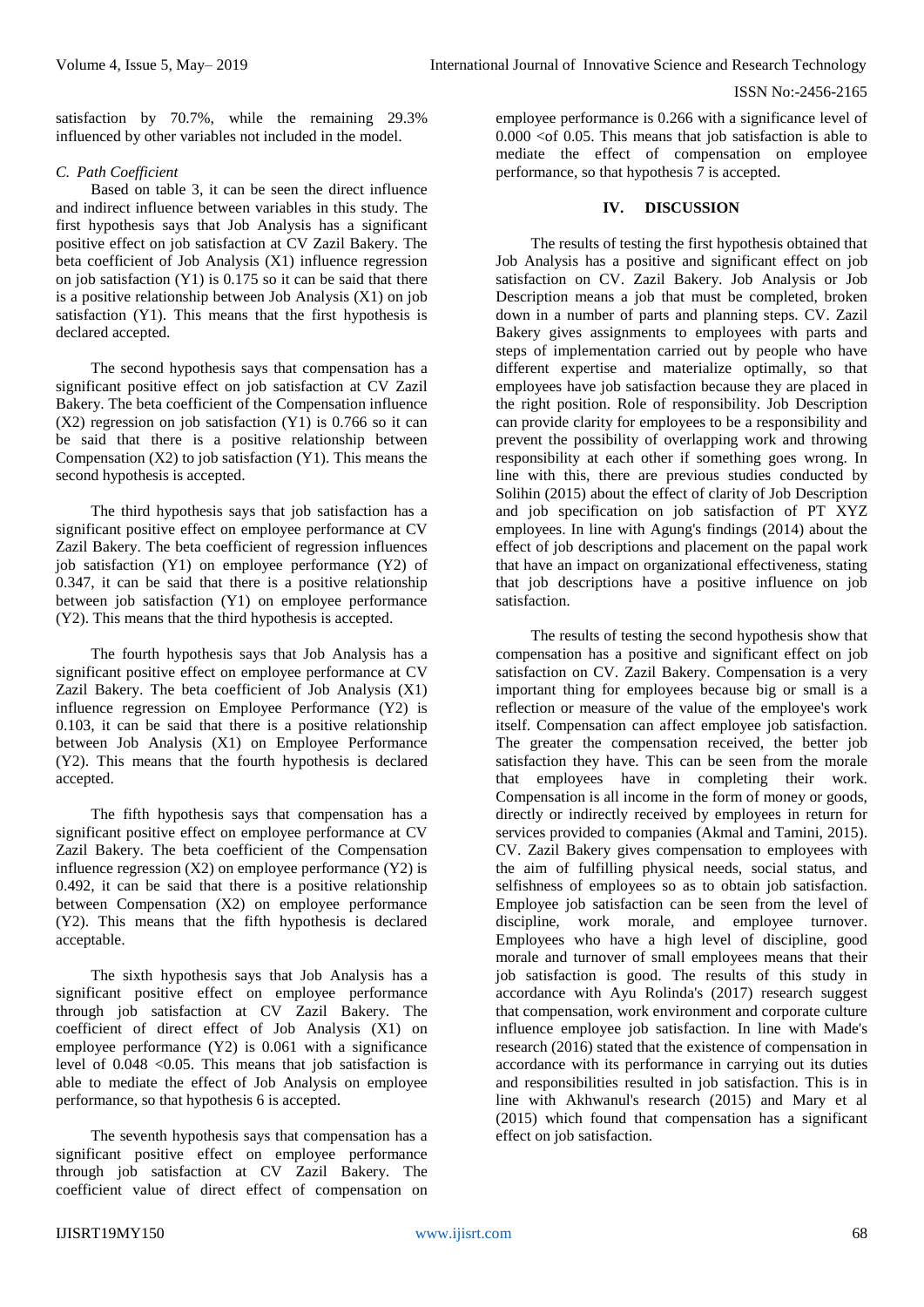The results of testing the third hypothesis obtained that that job satisfaction has a positive and significant effect on employee performance on CV. Zazil Bakery. Job satisfaction is basically something that is individual. each individual has a different level of satisfaction according to the value system that applies to him. The higher the assessment of activities is felt in accordance with the wishes of individuals, the higher the satisfaction with these activities. Job satisfaction is a pleasant or unpleasant emotional state with which employees view their work (Handoko, 2008). CV. Zazil Bakery always conducts work evaluations every month for its employees. This is done so that leaders can provide the right methods and work positions for their employees, so that with these placements employees can feel job satisfaction and provide good performance to advance the development of the company. This research is in line with the findings of Garry Surya (2017) who stated that job satisfaction has a positive effect on employee performance. In accordance with the findings of Irhamatul (2016) suggesting that job satisfaction has a positive effect on employee performance.

The results of testing the fourth hypothesis obtained that Job Analysis has a positive and significant effect on employee performance on CV. Zazil Bakery. In Job Analysis research uses two indicators which consist of Job Description and Job Specification influencing employee performance. Job Description has a significant positive effect on Process Performance, which means that if the job description that contains the authority, responsibility, work conditions, work facilities, and work standard results will increase responsiveness, responsibility, accountability, adaptability. Job descriptions have been able to cover process-oriented performance. Job Specification has a significant positive effect on Output Performance, which means that job requirements such as education, training and enhanced competency will increase effectiveness, productivity, efficiency, satisfaction and fairness. Current job requirements can back up output performance (Giyarto, 2015). The establishment of CV. Zazil Bakery still uses traditional ways of placing employees in work positions, in order to achieve the performance of good employees, the leadership of CV. Zazil Bakery uses the Job Analysis method The selection of a particular method must be based on the objectives of the use of information (job evaluation, increase in fees, development and some of it) and the most suitable approach for the company. Sehaingga CV. Zazil Bakery uses the most commonly used analytical methods are questionnaires, observations, interviews, employee records, a combination of methods and carry out job analysis. Job analysis must at least include employees and direct supervisors (supervisors). With the existence of technical expertise in the analysis of employee work, resulting in employee performance that is quality and has a positive impact on the development of the company. The results of this study are in line with Mariana's findings (2016) which state that job analysis has a positive influence on employee performance in terms of employee placement. This is because if the employee gets the right job position it can improve employee performance in carrying out their duties in accordance with the company's goals. This finding

is also in line with Inuwa (2016) arguing that Job Description has a positive and significant effect on employee performance.

The results of testing the fifth hypothesis obtained that compensation has a positive and significant effect on employee performance on CV. Zazil Bakery. With the existence of good compensation in the company will bring a positive impact on employee performance. If the employee gets compensation in accordance with what has been done in the company, then the employee will tend to do the best for the company. So, employees will try to maintain and even improve their performance in the company. However, if the employee feels that the compensation given by the company is not in accordance with the contribution that has been made to the company, the employee will tend to be less than optimal in performing his duties and responsibilities for the company. The results of this study are in line with the findings of Candra (2014). The results of this study are positive compensation and significantly affect the company's performance. This is consistent with research conducted by Yoga (2007) supporting that compensation has a positive and significant effect on employee performance. This study is in line with the findings of Retnoningsih (2016) found that compensation has a significant effect on job satisfaction and employee performance.

The results of testing the sixth hypothesis obtained that Job Analysis has a positive and significant effect on employee performance through job satisfaction on the CV. Zazil Bakery. To be able to improve employee performance, CV Zazil Bakery performs Job Analysis, which is a process of gathering facts or information about the intricacies of a job, by selecting, selecting and placing employees, as a basic guide in developing training and development programs, assessing performance or implementation work, improve the way employees work, do planning to meet the requirements or improve the structure of employee placement according to the burden and function of the office, plan and carry out promotions and transfer of employees, guidance and counseling employees. So that it can improve employee performance that is influenced by job satisfaction This is in accordance with the findings of Cici Rosita (2016) states that Job Specification has a significant effect on job satisfaction which has a positive impact on employee performance. In line with the findings of Nisbat (2014) who suggested that Job Analysis showed a positive relationship to employee performance while the mediating effect of job satisfaction was also found to have a positive relationship to employee performance.

The results of testing the seventh hypothesis found that Compensation has a positive and significant effect on employee performance through job satisfaction on CV. Zazil Bakery. Compensation plays an important role in determining employee job satisfaction. This happens for two reasons, first, money is an important instrument in meeting people's needs; and second, employees often see salaries as a reflection of management's concern for them.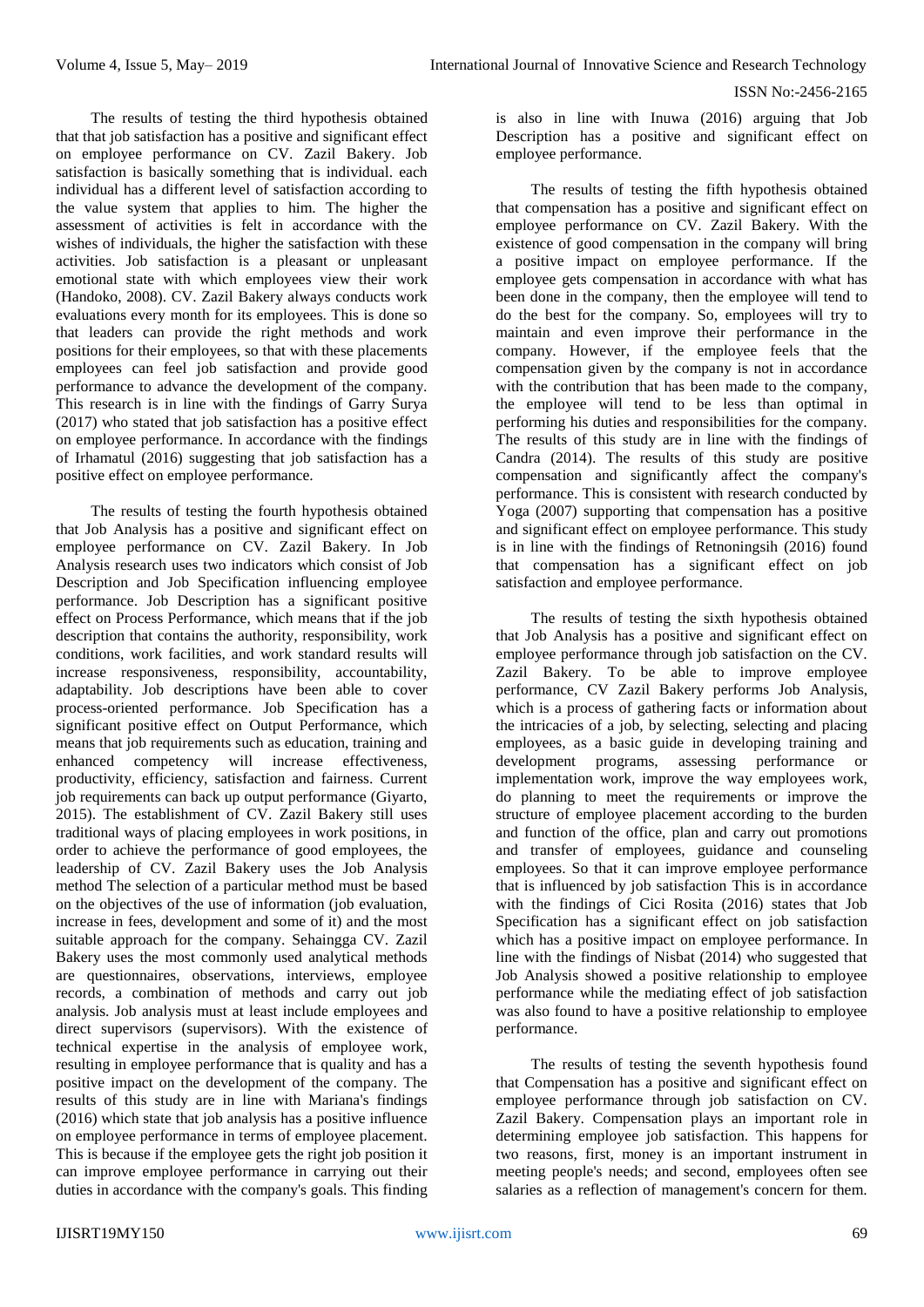So that CV. Zazil Bakery always compensates employees who carry out their duties with full responsibility, Outside the basic salary, the leader also provides work benefits needed by employees, as well as seen from the time system that is the longer the employee's work period, the higher the allowance, this is to appreciate or respect employees who have good performance. From the employee's working period, it shows how satisfied the employee is with the compensation provided by the company. By compensating employees, employees will improve performance so that employees and superiors or leaders have job satisfaction. This is in line with the findings of Nurul Hidayah (2016) which states that compensation has a positive effect on employee performance and compensation has a positive influence on employee performance mediated by job satisfaction.

# **V. CONCLUSIONS**

The results of this study concluded that Job Analysis had a positive and significant effect on job satisfaction. Compensation has a positive and significant effect on job satisfaction. Job satisfaction has a positive and significant effect on employee performance. Job Analysis has a positive and significant effect on employee performance. Compensation has a positive and significant effect on employee performance. Job Analysis has a positive and significant effect on employee performance through job satisfaction. Compensation has a positive and significant effect on employee performance through job satisfaction. It is recommended that the need to see a mature readiness of a company before conducting Job Analysis, does not only focus on job placement readiness, but also focuses on users both skillfully and knowledgeably. And company management is expected to continue to maintain consistency in paying attention to the handling of user training related to the provision of training guide materials (user guides) or formal training for employees who deal directly with Job Analysis in each of the company's business functions. Although the company has already implemented Job Analysis for a long time, compensation, while maintaining consistency, the capabilities and individual performance of employees will provide a great input for improving the company's capabilities and performance.

### **REFERENCES**

- [1.] Agung A. (2014). Pengaruh Deskripsi Kerja dan Penempatan terhadap Kepuasan Kerja yang berdampak Terhadap Efektivitas Organisasi (studi pada Pegawai Departemen Pgt PT. Chevron Pacific Indonesia). Jurnal Ilmiah Manajemen Bisnis Universitas Riau. Vol.VI No 2 Mei 2014
- [2.] Akhwanul A & Tamini I. (2015). Pengaruh Kompensasi Terhadap Kepuasan Kerja Karyawan Gaya Makmur Mobil Medan. Medan: Jurnal Politeknik LP3I.
- [3.] Ayu R. (2017). Pengaruh Kompensasi, Lingkungan Kerja dan Budaya Perusahaan terhadap kepuasan kerja karyawan pada CV Susan SPA & Resort

Bandungan. Jurnal Prodi Manajaemen Sumber Daya Manusia. Yogyakarta: Fakultas Ekonomi Universitas PGRI Yogyakarta

- [4.] Candra G et al. [\(2014\). Pe](http://ojs.unud.ac.id/index.php/Manajemen/issue/view/1114)ngaruh Pelatihan Kerja dan Kompensasi terhadap Kepuasan Kerja serta dampaknya terhadap Prestasi Kerja Karyawan Koperasi Serba Usaha Kuta Mimba di Kuta-Badung. E-Jurnal Manajemen Universitas Udayana,
- [5.] Cici R.D. et al. (2016). Pengaruh Job Spesifikation terhadap Kepuasan Kerja dan Kinerja Karyawan (Studi pada PG Tjoekir Jombang). Jurnal Bisnis dan Manajemen Vol.03 No.2 Juni 2016. Universitas Merdeka Malang
- [6.] Garry S.C. (2017). Pengaruh Kepuasan Kerja dan Motivasi Kerja Terhadap Kinerja Karyawan di One Way Production. Jurnal Agora Vol.05 No.3 (2017) Program manajemen Bisnis Universitas Kristen Petra. Surabaya
- [7.] Giyarto. (2015). Pengaruh Analisis jabatan terhadap Pencapaian Kinerja Organisasi di Universitas Muhammadiyah Surakarta. Tesis Universitas Muhammadiyah Surakarta
- [8.] Handoko T.H. (2008). Manajemen Personalia & Sumber Daya Manusia. Yogyakarta: BPFE Yogyakarta
- [9.] Irhamatul J. (2016). Pengaruh Kepuasan Kerja terhadap Kinerja Karyawan PT.Bank Pembiayaan Rakyat Syariah (BPRS) Bhakti Sumekar Kabupaten Sumenep. Jurnal Universitas Islam Negeri Maulana Malik Ibrahim
- [10.] Made B.I.N. (2016). Pengaruh Kompensasi Parigata Resort and Spa Sanur – Bali. E-Jurnal Manajemen Universitas Udayana
- [11.] Mary M.M et al. (2015). Effects of Compensation on Job Safisfaction among secondary school teacher in maara sub-county of tharaka nithi county kenya. Journal of Human Resource Management 2015;3(6):47-59
- [12.] Mariana K.S. (2016). Pengaruh Analisis Jabatan Terhadap Kinerja Pegawai pada Badan Kepegawaian Pendidikan dan Pelatihan Kabupaten Ngada. Tesis Program Pascasarjana Universitas Terbuka. Jakarta
- [13.] Inuwa M. (2016). Job Satisfaction and Employee Performance: An Empirical Approach. The Millennium University Journal;Vol.1 No.1;2016. ISSN 2225-2533
- [14.] Nisbat A. (2014). Impact of Job Analysis on Employee Performance, Mediating role of job Satisfaction:a Study of FMCG's Sector in Pakistan. Journal International of Business an Management Vol.09 No.2 2014. ISSN 1833-3850 E-ISSN 1833- 8119 by Canadian Center of Science and Education. National University of Modern Language Islamabad.Pakistan
- [15.] Nurul H. (2016). Pengaruh Kompensasi terhadap Kinerja Karyawan melalui kepuasan kerja sebagai variable intervening (studi kasus pada karyawan keuangan dan akuntansi universitas negeri Yogyakarta. Jurnal